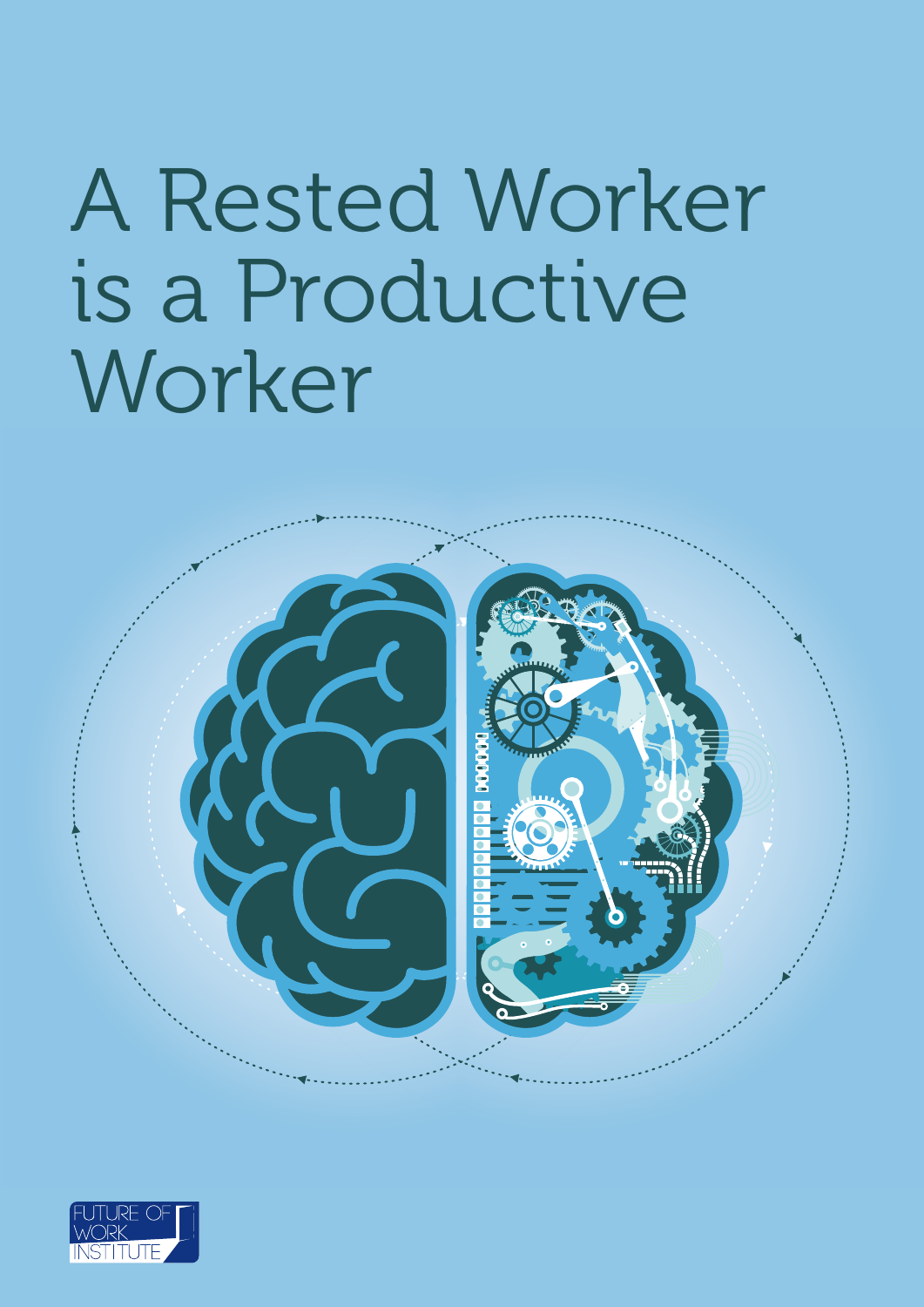# **Contents**

| A Rested Worker is a Productive Worker               |                |
|------------------------------------------------------|----------------|
| Why is there an increased focus on worker wellbeing? | $\mathbf{2}$   |
| What are the challenges?                             | $\mathbf{2}$   |
| Work as a thing you do, not a place you go to        | $\overline{3}$ |
| Why worker wellbeing is good for business            | 5              |
| It's good for innovation                             | $\overline{5}$ |
| It's good for engagement                             | $\overline{5}$ |
| It's good for productivity                           | 6              |
| It's good for time management                        | 6              |
| Conclusion                                           | 8              |

This article has been written by Peter Cosgrove, Director at Cpl plc. Peter has 20 years business experience.

**Email** peter.cosgrove@cpl.ie | **Twitter** @petercosgrove | **Phone** +353 (0) 87 6200836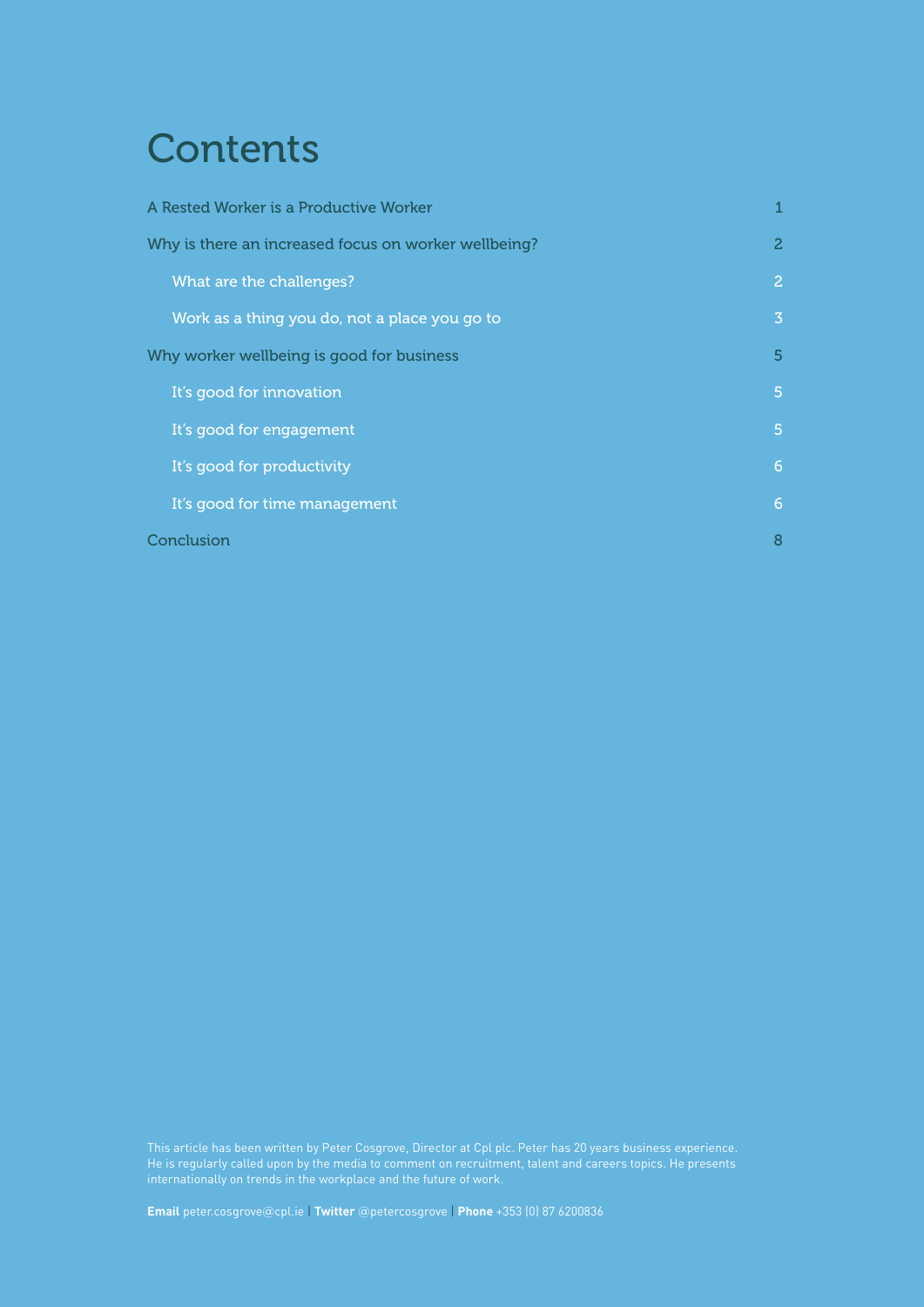

# A Rested Worker is a Productive Worker

How focusing on employee wellbeing promotes creativity, innovation, engagement and a more productive and contented employee

When is the last time in work you sat back and thought … really thought?

What is the longest you have gone without looking at your email?

In the last 24 hours, how many times have you checked your Facebook page, searched online for something to buy, watched a YouTube video, sent a text message?

Yes, we're suffering from information overload. We are always 'on'. According to Dan Rose of Facebook, by using multiple screens, we are now consuming seven hours of content in five hours.

Once upon a time, the only way someone could get to you was to ring your landline and, if you were out, that was it, they would have to try again later.

Words we sometimes associate with work are stress, drudgery and daily grind. To those we can add, more than ever, multitasking and hyper-stress.

This paper highlights the increasing challenge of workers who spend so much time working and so little time switching off, that they can end up stressed, exhausted, disengaged and uncreative.

Innovation is at the centre of many companies' business strategies. Innovation and creativity are unique productivity assets. At a time when the marketplace is constantly being disrupted, we need to remember that companies don't innovate, people do.

In an economic climate where the next marketchanging business is just around the corner, companies need to take care of their main competitive asset: their people, their talent.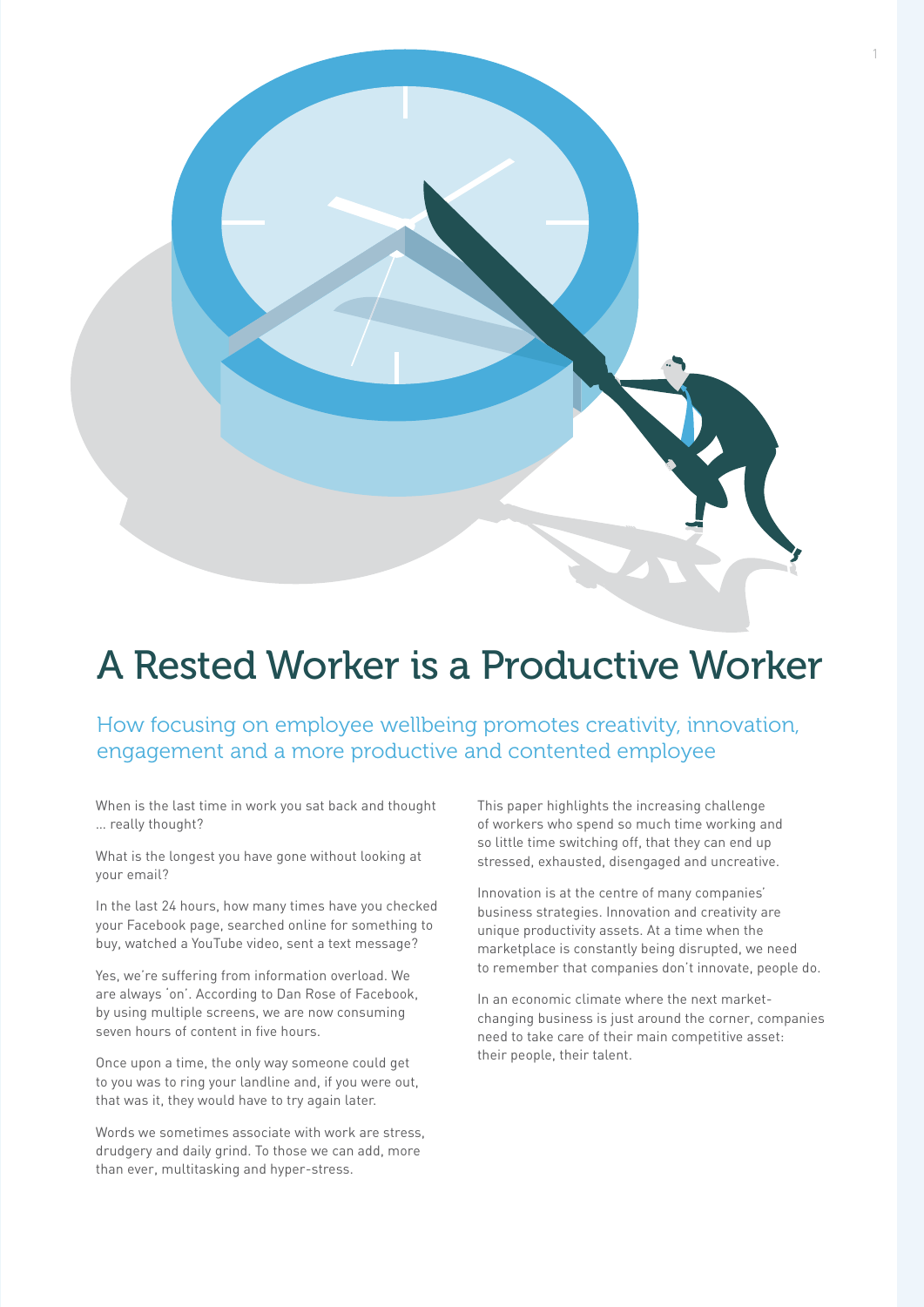

# Why is there an increased focus on worker wellbeing?

focus on employee's physical wellbeing. But worker wellness encompasses a lot more than health:

- It means having a sense of purpose and liking
- It means feeling supported in your day-to-day
- $\blacksquare$  It means financial security.
- And yes, of course, it also means having solid

Employees who experience all of the above report fewer less likely to look for a new job than employees whose

engagement. Engaged employees also experience

### What are the challenges?

people. Skills shortages, low retention rates and low engagement are putting pressure on companies to examine how they manage their people.

#### Shrinking talent pool

Europe is facing an increasingly greying population. in the next generation.

The German Federal Statistical Office expects that by to one-fifth, and the number of working people will

In advanced industrial economies, the birth rate is population growing. This means that organisations educated workers by 2020.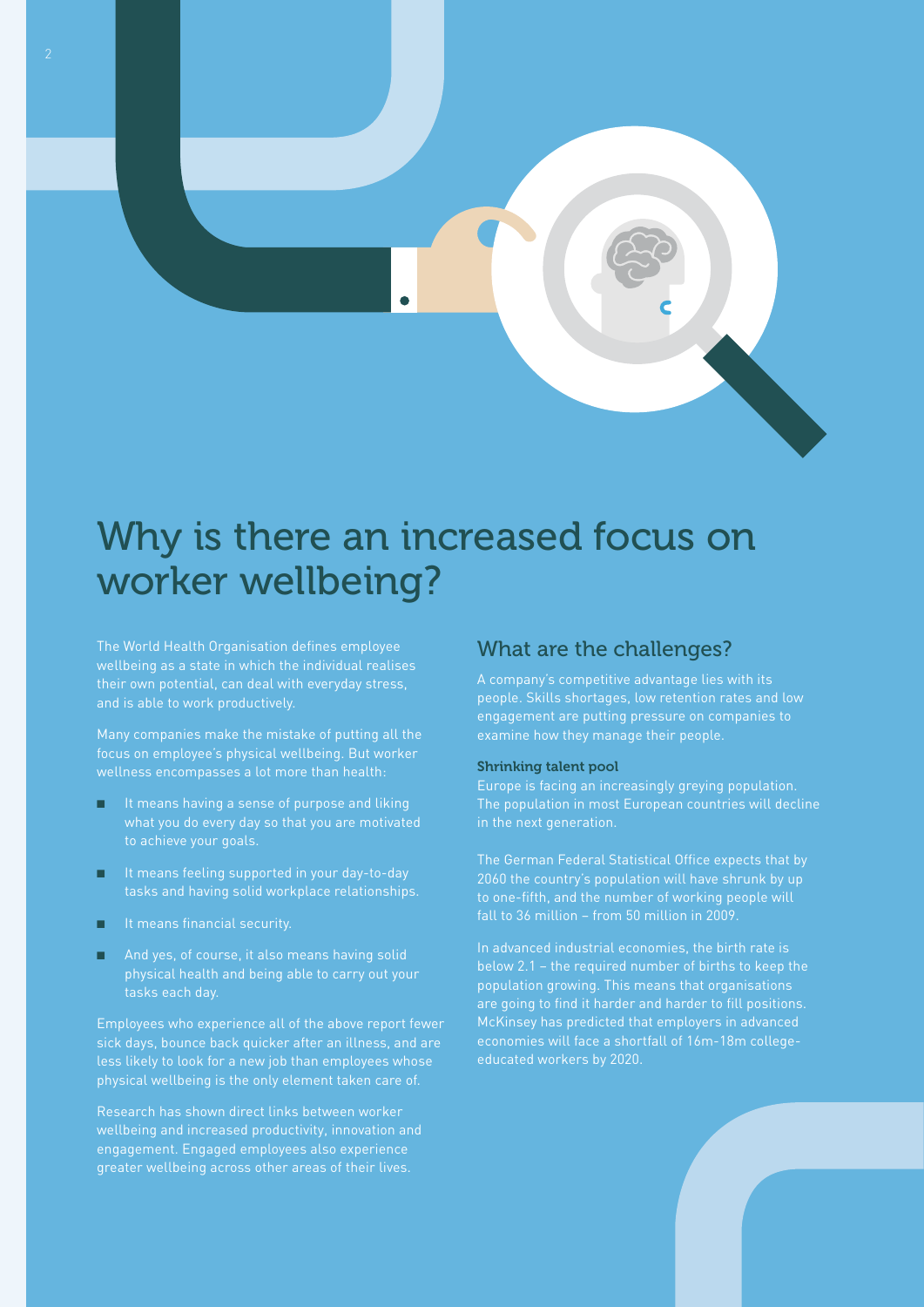#### High staff turnover

It is no longer the case that employees have a 'job for life'. Now the average tenure is under five years, and for millennials, it's just three.

It can cost an organisation twice an employee's salary to find and train a replacement, so companies are having to work twice as hard to keep their staff.

According to Deloitte's Human Capital Trends report 2014, 50% of respondents believed that engagement and retention issues were 'very important', nearly double the proportion in the previous year's survey. These issues have fast become the number 1 challenge for companies worldwide.

#### Low engagement

According to a recent Gallup poll, less than 15% of the global workforce is engaged in their work.

The period following the global economic crash altered the fundamental relationship between workers and their employment. Workplace happiness slumped during this time, and has barely recovered since.

# Companies are losing their best people because they are not keeping them engaged.

According to the 2014 Kelly Services' Global Workforce Index,<sup>1</sup> nearly half of all global employees are unhappy in their jobs. Workers are less engaged, less happy, less optimistic about their career advancement. Nearly half the workforce would not recommend their company to their peers. Companies are losing their best people because they are not keeping them engaged.

Engagement is particularly important for worker wellbeing. Those who are engaged are better equipped to handle stress, are less likely to leave, and are more creative and fulfilled. Companies with high employee engagement have 3.9 times the earnings per share that their competitors have.<sup>2</sup>

### Work as a thing you do, not a place you go to

The workspace – where, when and how we work is rapidly changing, and will be subject to radical transformation in the coming years. These changes are having a profound effect on worker wellbeing.

To inspire innovation and creativity, it is vital that companies take care of their workers and ensure that the changing way we work does not undermine engagement and creativity.



<sup>1</sup> An annual survey of nearly 230,000 respondents across 31 countries. 2 Gallup poll.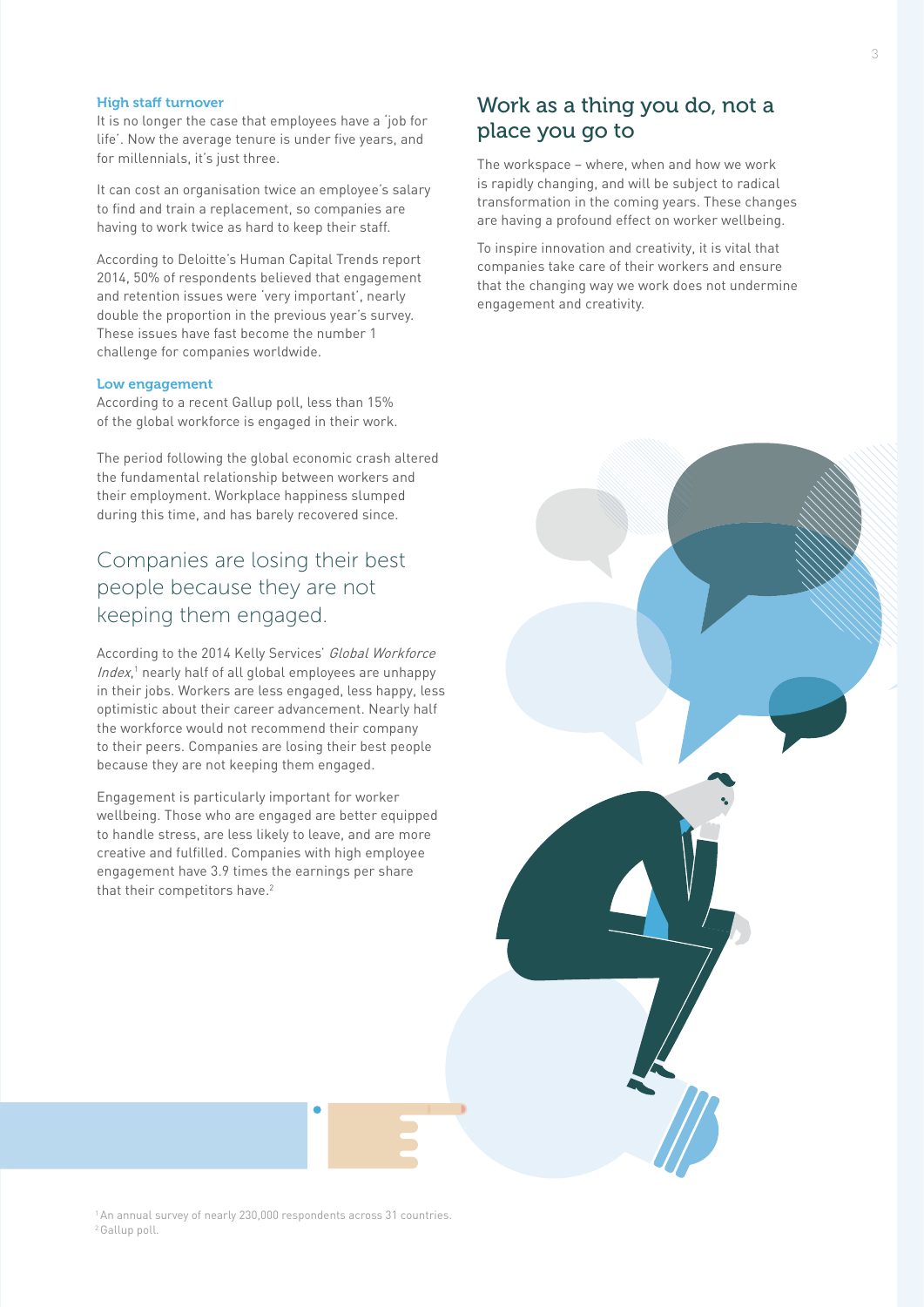#### Flexible working

Increased connectivity is allowing many people to work wherever and whenever they like. This can give workers the freedom to think and work in ways that are more productive than the traditional 9-5 office work.

Remote working allows for better work-life balance, but it is also ushering in a new challenge – the online/ offline balance. Now work can invade the home, so that, whether in our kitchen, at the dinner table or in front of the TV, people find it hard to switch off.

Marissa Mayer, CEO of Yahoo, famously banned remote working for all employees, believing that staff needed to be beside each other to collaborate more effectively. A study by sociologist TJ Allen found that, once employees are 200 feet away from each other, the extent of their communication and collaboration fell to almost zero.

Mayer's decision remains controversial, but many companies are focusing on ensuring close interaction between all members of the organisation. Pixar, LinkedIn and Airbnb are examples of companies looking to create novel office layouts to encourage innovation and creativity.

#### Connectivity and stress

Increased connectivity gives with one hand but takes away with the other. Four out of five employees respond to emails even when their 'out of office' reply is on.3

Such behaviour is making employees more susceptible to stress and burnout.

Employees who say their employer expects them to check emails outside of normal working hours report stress 19% more frequently than those whose employer doesn't expect it.

#### Presenteeism not productivity

Presenteeism refers to the workplace culture where employees feel pressured to be present in the office when they could be more productive elsewhere.

# Companies with high employee engagement have 3.9 times the earnings per share that their competitors have.

One-third of employers cite presenteeism as a key health concern.4 But company culture is still focused on hours worked versus the work produced. Staying later than everyone else is generally taken to mean that the employee is dedicated and engaged.

<sup>3</sup> Survey by ZixCorp.

4 Aviva Workplace Health Index.

However, such a lifestyle, maintained on a continual basis, undermines workers' ability to effectively carry out their tasks at 100%. This culture brings with it a multitude of problems, from high stress to demotivation.

We are working longer hours than ever before. Our workload is increasing, and the information we have to absorb is multiplying. Staff are having to work increased hours to cope with all this.

A total of 70% of Irish professionals work longer hours than contracted, while two-thirds feel obliged to do so, with few benefits.

Downtime is often seen as wasted time. Many people neglect breaks, and even sickdays, to get through the workload. Lunch at the desk has become commonplace.

### The story of the unfortunate locksmith who mastered his craft

A locksmith would take hours to work on a project during his apprenticeship. His customers would see

The locksmith became exceptional at his job, being able to master a lock in record time.

#### Why the tips dried up

As he got quicker, the tips stopped and customers

the product of the work.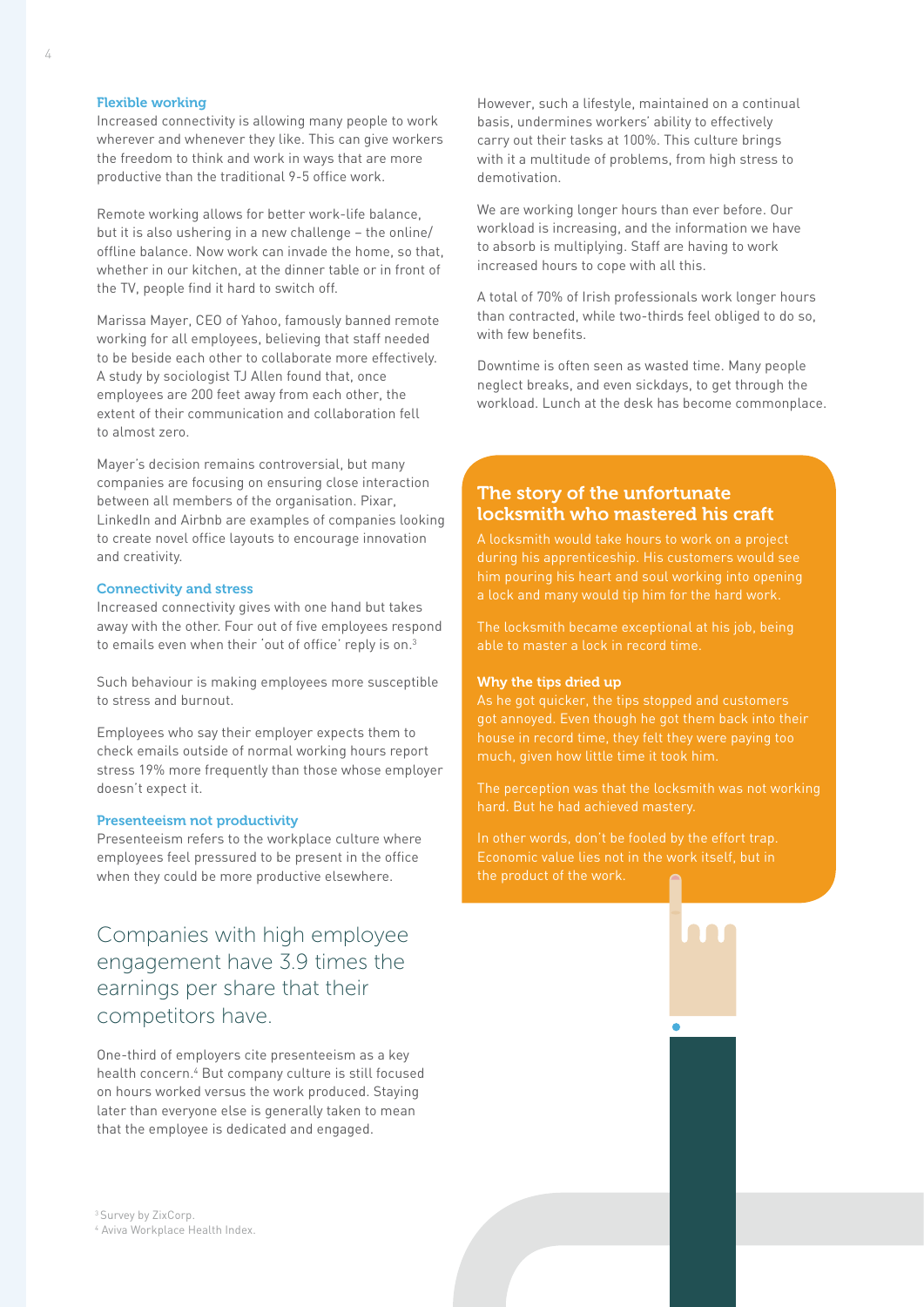# Why worker wellbeing is good for business

### It's good for innovation

biggest challenges was innovation. Rita Gunther McGrath, author of The End of Competitive Advantage, argues that competitive advantages that once lasted

# To innovate, companies need to prioritise worker wellbeing so that they get the best out of their best people.

evolution, Dr Leon Megginson stated: "It is not the strongest of the species that survives, nor the most intelligent, but the one most responsive to change." This applies to modern day business more than ever.

Companies need to adapt and innovate if they want to survive. To innovate, they need to prioritise worker wellbeing so that they get the best out of their best people.

In 2011 organisational psychologist Matthew Davis reviewed more than a hundred studies about the office environment. He found that, though open plan fostered

Ask people where they get their best ideas. They may the ceaseless ping of emails, impromptu meetings, and so on.

### It's good for engagement

engagement, according to Gallup research.

Employees who are engaged at work are almost three

a disengaged employee can cause throughout an organisation.

Wellbeing is contagious. Staff who are not happy affect

# Engaged employees take fewer absence days – over 50% less than a disengaged worker

Management in particular has a major impact on the managers are responsive across the organisation.

heart of worker engagement. They've built a committed workforce through an employee wellbeing programme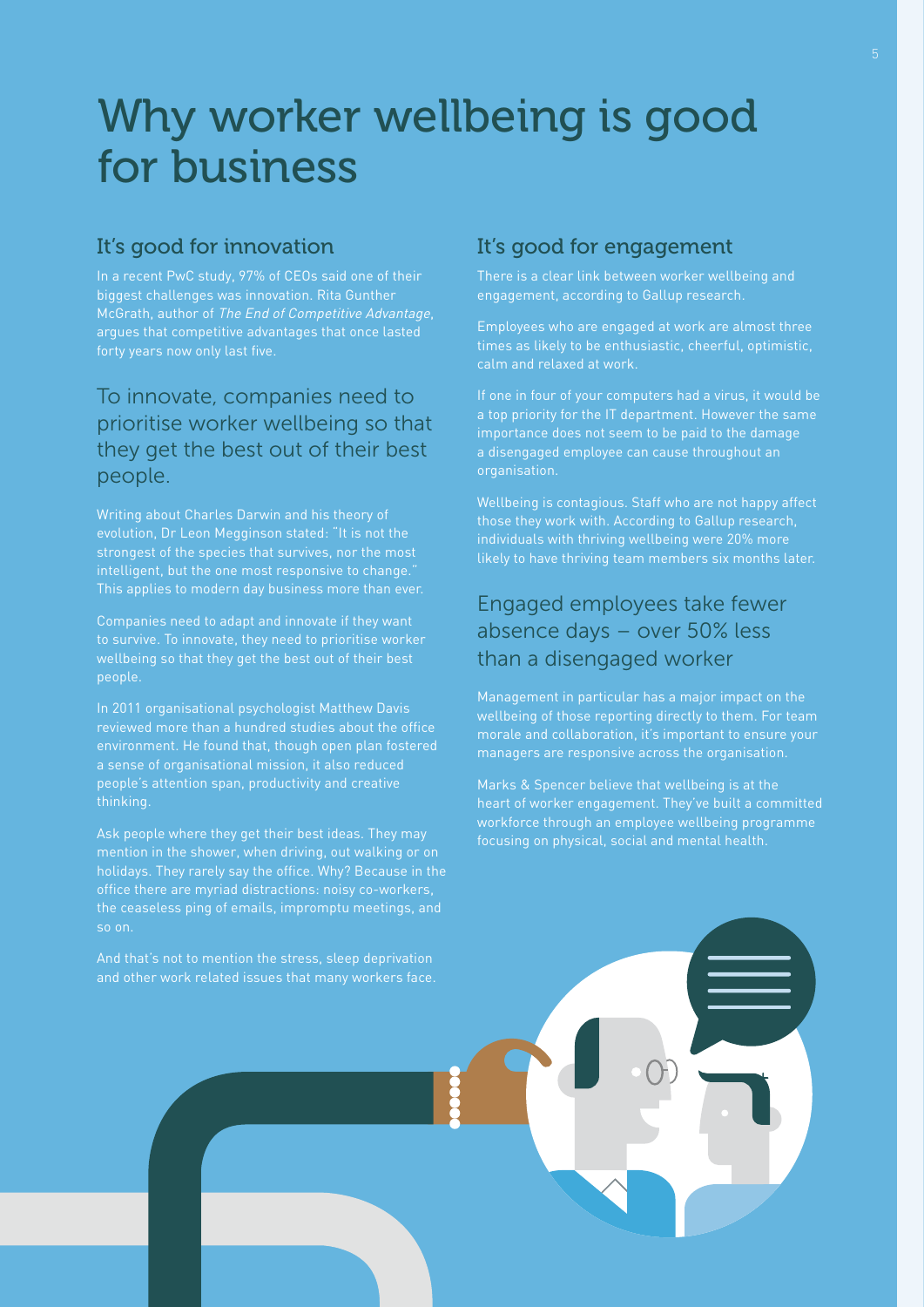## It's good for productivity

Good psychological wellbeing leads to more commitment and morale, which in turn leads to improvements in company performance indicators such as productivity and customer satisfaction, and lower staff turnover and sick days.

High turnover is costly. Replacing leavers can cost up to 200% of the departing employee's salary. Engaged employees also take fewer absence days – over 50% less than a disengaged worker.

A company is more productive when it looks after its talent.

### It's good for time management

Over 70% of Irish employees work longer than their contracted hours. Add in an inability to switch off after finally pushing in the office chair for the evening. and you have the perfect recipe for burnout.

The research is piled high to support the argument that long hours backfire.

A 2014 study by Dr John Pencavel of Stanford University found that factory output at 70 hours of work differed little from output at 56 hours. That extra 14 hours was a waste of time.

This indicates that reducing working hours can actually improve productivity.

In service sector professions, the results are likely to be even more pronounced. If your work is largely selfdirected and requires intellectual engagement, you will achieve more in an hour of hard work than in a day's worth of unfocused work.

Where creativity is concerned, it's not the time required to create that matters, but the quality of the results.

#### Burnout is not good for business.

Working consistently long hours can be counterproductive. Helping your employees to manage stress, make the most of their time at work and work smarter, not harder, will bring numerous benefits.

Companies need to implement preventative strategies to counteract this culture of long hours and burnout.

Look at your culture to see who is more respected: the person working every hour of the day, or the one who gets the most done regardless of where and when they work.

#### Why emptying your mind now and again is good for you… and your work

Volkswagen in Germany famously announced that it turns off access to email thirty minutes after shifts end, and turns it on thirty minutes before the work day starts.

Daimler sends a "this email will be destroyed" response to those who send emails to employees who are on holiday.

The importance of letting employees enjoy their holiday (and not return to an overflowing inbox) is highlighted by neuroscientist David Levitin who stresses that, in addition to occasional naps and daydreaming, taking "true vacations without work" is essential for optimum mental functioning.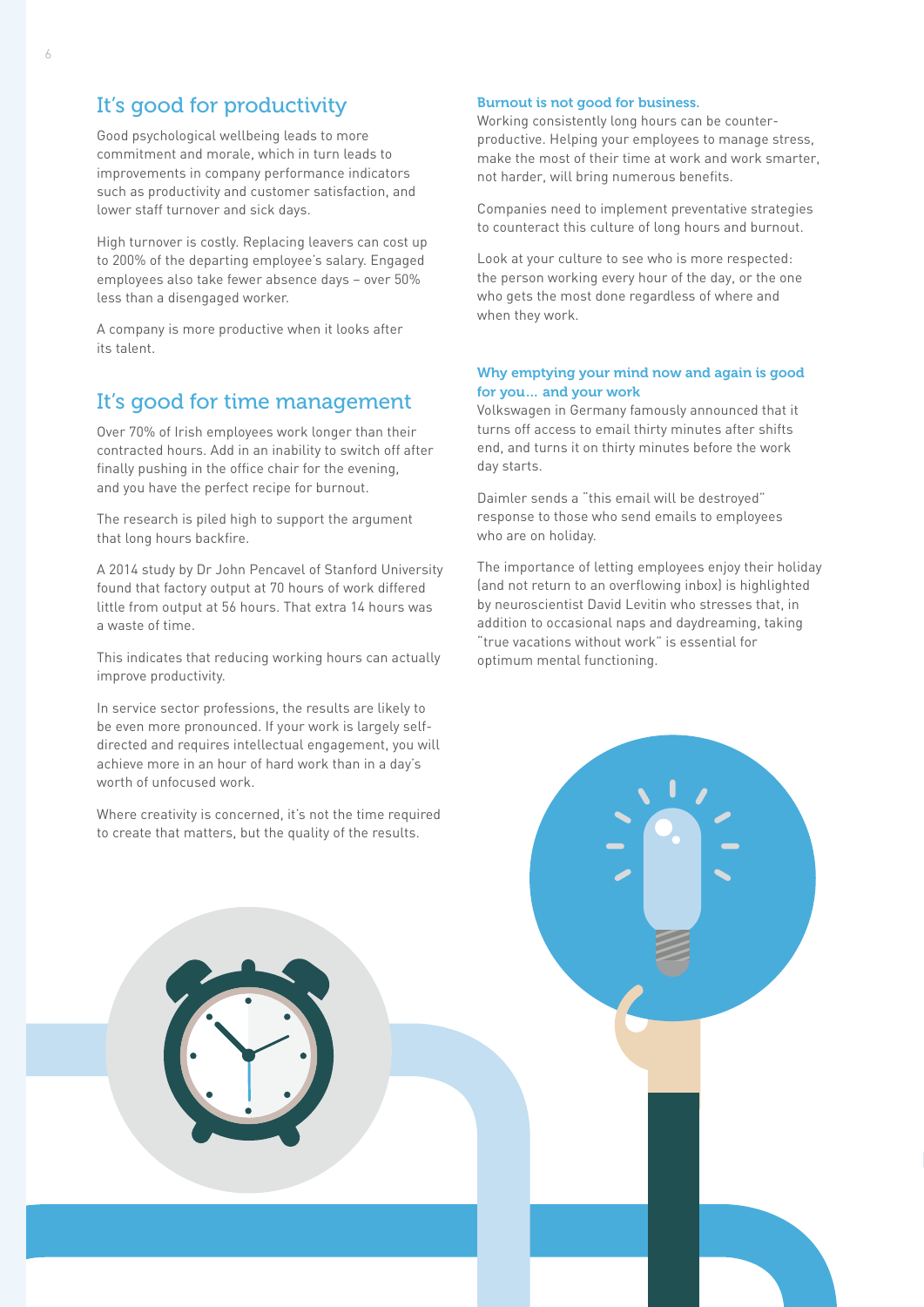#### Rebooting the brain

cognitive energy. The brain is like a muscle:

Technology is changing how we think and relate to advances recognise the drawbacks of being hyperconnected. Ariana Huffington regularly turns off her phone for an hour. Twitter's VP of Data Strategy – Chris

#### Give yourself a break …

It's also important to take frequent breaks.

The Draugiem Group, using the time-tracking productivity app DeskTime, investigated what habits set their most productive employees apart. What they found was that the 10% of employees with the highest productivity did not put in longer hours. Indeed, they do was take regular breaks: an average of a 17 minute

# The Dutch have found that offering employees flexible work schedules makes them more productive.

#### Reduce the work week, increase productivity

market. One in three men is now either working part-

week, and above-average GDP. Both countries encourage fewer work hours and more rest

According to OECD data<sup>5</sup>, the most productive country comes third.

5 Put together by collaboration tech company Pgi in 2014: http://blog.pgi.com/2014/07/winding-work-week-infographic/.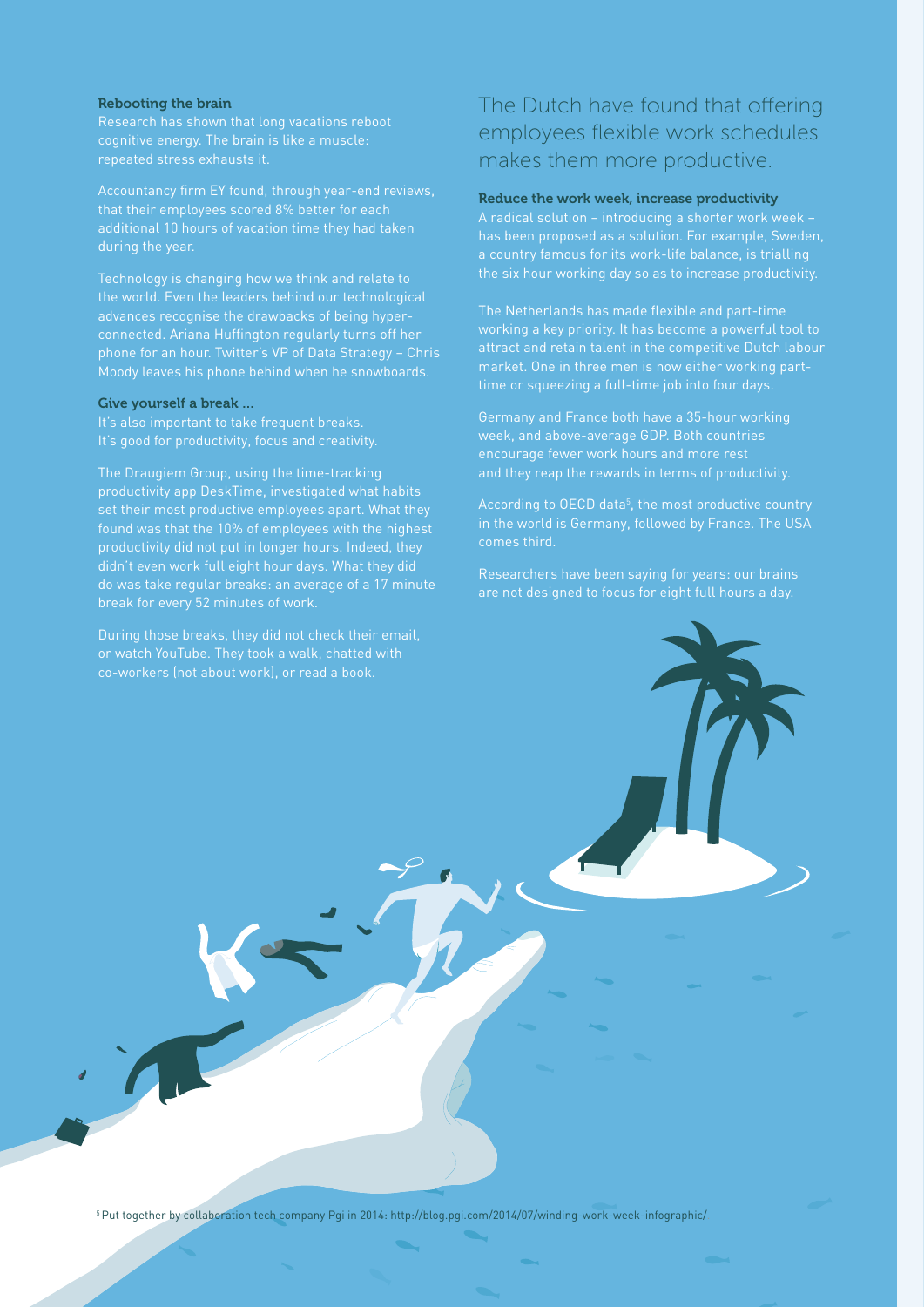# Conclusion

Yes, of course, there is nothing wrong with working long hours, if it's on something that rewards and engages you, or if you're working on a specific project.

Working long hours and sacrificing your personal life is expected when starting a business. Working long hours can be gratifying when done for the right reasons. Intrinsic motivation is a powerful force and is often underestimated in business.

However, working without let-up for too long can jeopardise both health and the business itself. The evidence is overwhelming that exhausted, burntout employees who work overly long hours are less productive, less creative, and much more likely to quit or be fired.

Rested workers are more engaged, creative and productive.

It is also indisputable that a rested worker is a more engaged worker, who will feel more positive about the organisation he or she works for. Having engaged and positive brand ambassadors will not only improve your brand but also your ability to attract the best people.

The bottom line is: focusing on your workers' wellbeing is good for your business.

How then do you ensure that, in your organisation, work is defined by challenge, meaningfulness, fun and passion?

Focus less on the hours being put in by your workforce, and more on excellent work and great ideas. One great idea might well revolutionise your business.

Give people time to think, let them take their holidays and their breaks, encourage them to disconnect when away from work.

Develop a highly motivated and positive workforce who are enthusiastic about achieving their and your goals.

In the past, if you put an emphasis on company culture, you were often seen as being 'soft' in a 'dog eat dog' world. Nowadays, smart employers are creating the kind of culture that Marilyn Carlson<sup>6</sup> referred to when she said that high-performing companies should strive to create:

> "a great place for great people to do great work".

6 Former CEO of Carlson Companies.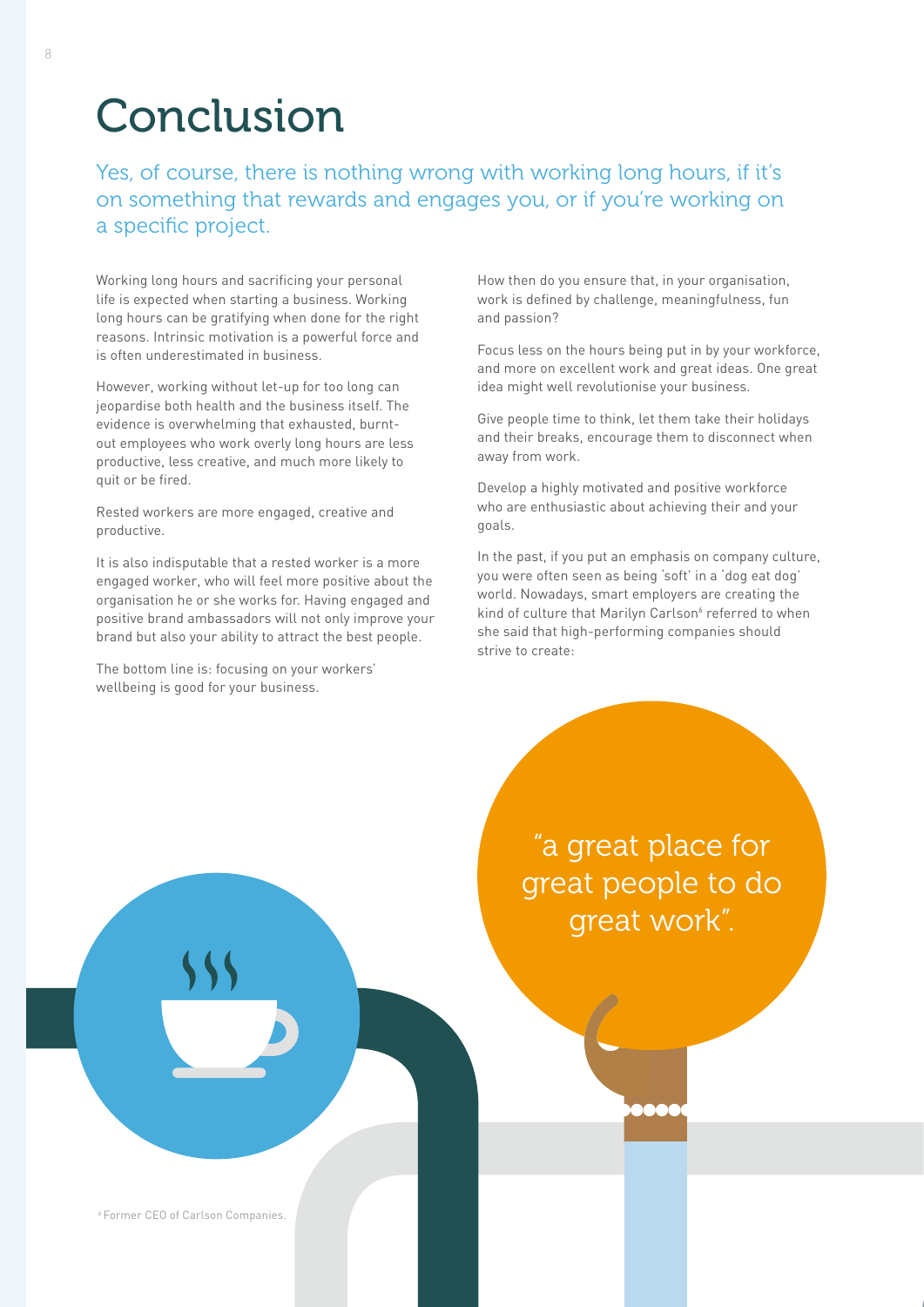# Six ways to improve the wellbeing of your employees

Lead by example. If you're sending emails at 11pm at night, your employees may well feel that they're expected to do the same.

Understand that being busy all the time reduces the amount of time available to think. Focus needs a rested mind. Creativity requires time out. So ensure that managers in particular have time to think, not just do.

Worry less about where employees are. A great employee can work from anywhere, while a disengaged employee can pretend to work while right under your nose in the office.

Shorten meetings and ban laptop and phone surfing during meetings. This can turn a 60-minute meeting into a 20-minute one at which everyone's focused on one thing rather than trying to do three things at once.

Value the work done and not the time it took to do it. Let people leave guilt-free when they want. Focus on productivity not presenteeism.

6

2

3

4

5

Use online tools such as RescueTime and DeskTime to monitor how long staff spend on email and other tools, so you can support them to improve their productivity.